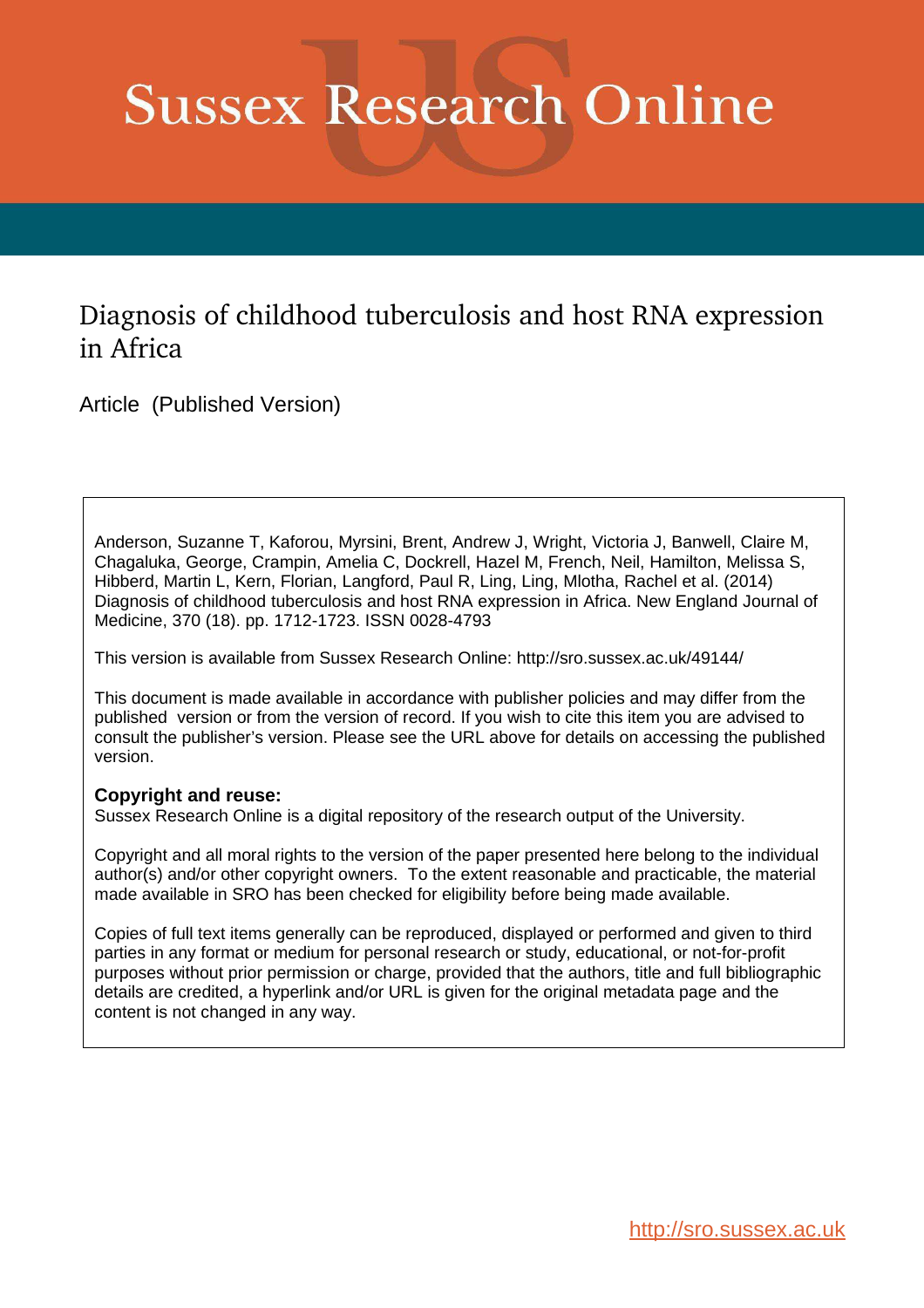#### original article

## Diagnosis of Childhood Tuberculosis and Host RNA Expression in Africa

Suzanne T. Anderson, Ph.D., M.R.C.P.C.H., Myrsini Kaforou, M.Phil., Andrew J. Brent, Ph.D., M.R.C.P., Victoria J. Wright, Ph.D., Claire M. Banwell, Ph.D., George Chagaluka, M.B., B.S., Amelia C. Crampin, F.F.P.H.M., Hazel M. Dockrell, Ph.D., Neil French, F.R.C.P., Ph.D., Melissa S. Hamilton, Ph.D., Martin L. Hibberd, Ph.D., Florian Kern, M.D., Paul R. Langford, Ph.D., F.S.B., Ling Ling, M.B., B.S., Rachel Mlotha, F.C.P. (Paeds) (SA), Tom H.M. Ottenhoff, M.D., Ph.D., Sandy Pienaar, M.Sc., Vashini Pillay, M.B., Ch.B., J. Anthony G. Scott, F.R.C.P., Hemed Twahir, M.Med., Robert J. Wilkinson, F.R.C.P., Ph.D., Lachlan J. Coin, Ph.D., Robert S. Heyderman, F.R.C.P., Ph.D., Michael Levin, Ph.D., and Brian Eley, F.C.P. (Paeds) (SA), for the ILULU Consortium and KIDS TB Study Group\*

Abstract

#### **BACKGROUND**

Improved diagnostic tests for tuberculosis in children are needed. We hypothesized that transcriptional signatures of host blood could be used to distinguish tuberculosis from other diseases in African children who either were or were not infected with the human immunodeficiency virus (HIV).

#### **Methods**

The study population comprised prospective cohorts of children who were undergoing evaluation for suspected tuberculosis in South Africa (655 children), Malawi (701 children), and Kenya (1599 children). Patients were assigned to groups according to whether the diagnosis was culture-confirmed tuberculosis, culture-negative tuberculosis, diseases other than tuberculosis, or latent tuberculosis infection. Diagnostic signatures distinguishing tuberculosis from other diseases and from latent tuberculosis infection were identified from genomewide analysis of RNA expression in host blood.

#### **Results**

We identified a 51-transcript signature distinguishing tuberculosis from other diseases in the South African and Malawian children (the discovery cohort). In the Kenyan children (the validation cohort), a risk score based on the signature for tuberculosis and for diseases other than tuberculosis showed a sensitivity of 82.9% (95% confidence interval [CI], 68.6 to 94.3) and a specificity of 83.6% (95% CI, 74.6 to 92.7) for the diagnosis of culture-confirmed tuberculosis. Among patients with cultures negative for *Mycobacterium tuberculosis* who were treated for tuberculosis (those with highly probable, probable, or possible cases of tuberculosis), the estimated sensitivity was 62.5 to 82.3%, 42.1 to 80.8%, and 35.3 to 79.6%, respectively, for different estimates of actual tuberculosis in the groups. In comparison, the sensitivity of the Xpert MTB/RIF assay for molecular detection of *M. tuberculosis* DNA in cases of culture-confirmed tuberculosis was 54.3% (95% CI, 37.1 to 68.6), and the sensitivity in highly probable, probable, or possible cases was an estimated 25.0 to 35.7%, 5.3 to 13.3%, and 0%, respectively; the specificity of the assay was 100%.

#### **Conclusions**

RNA expression signatures provided data that helped distinguish tuberculosis from other diseases in African children with and those without HIV infection. (Funded by the European Union Action for Diseases of Poverty Program and others).

Dr. Anderson, Ms. Kaforou, Dr. Brent, and Dr. Wright, as well as Drs. Coin, Heyderman, and Levin and Dr. Eley, contributed equally to this article.

\* A complete list of members of the Imperial College, Liverpool University/Malawi College of Medicine/Wellcome Trust Research Program, University of Sussex, London School of Hygiene, and University of Cape Town (ILULU) Consortium and the Kilifi Improving Diagnosis and Surveillance of Childhood Tuberculosis (KIDS TB) Study Group is provided in the Supplementary Appendix, available at NEJM.org.

**N Engl J Med 2014;370:1712-23. DOI: 10.1056/NEJMoa1303657** *Copyright © 2014 Massachusetts Medical Society.*

The New England Journal of Medicine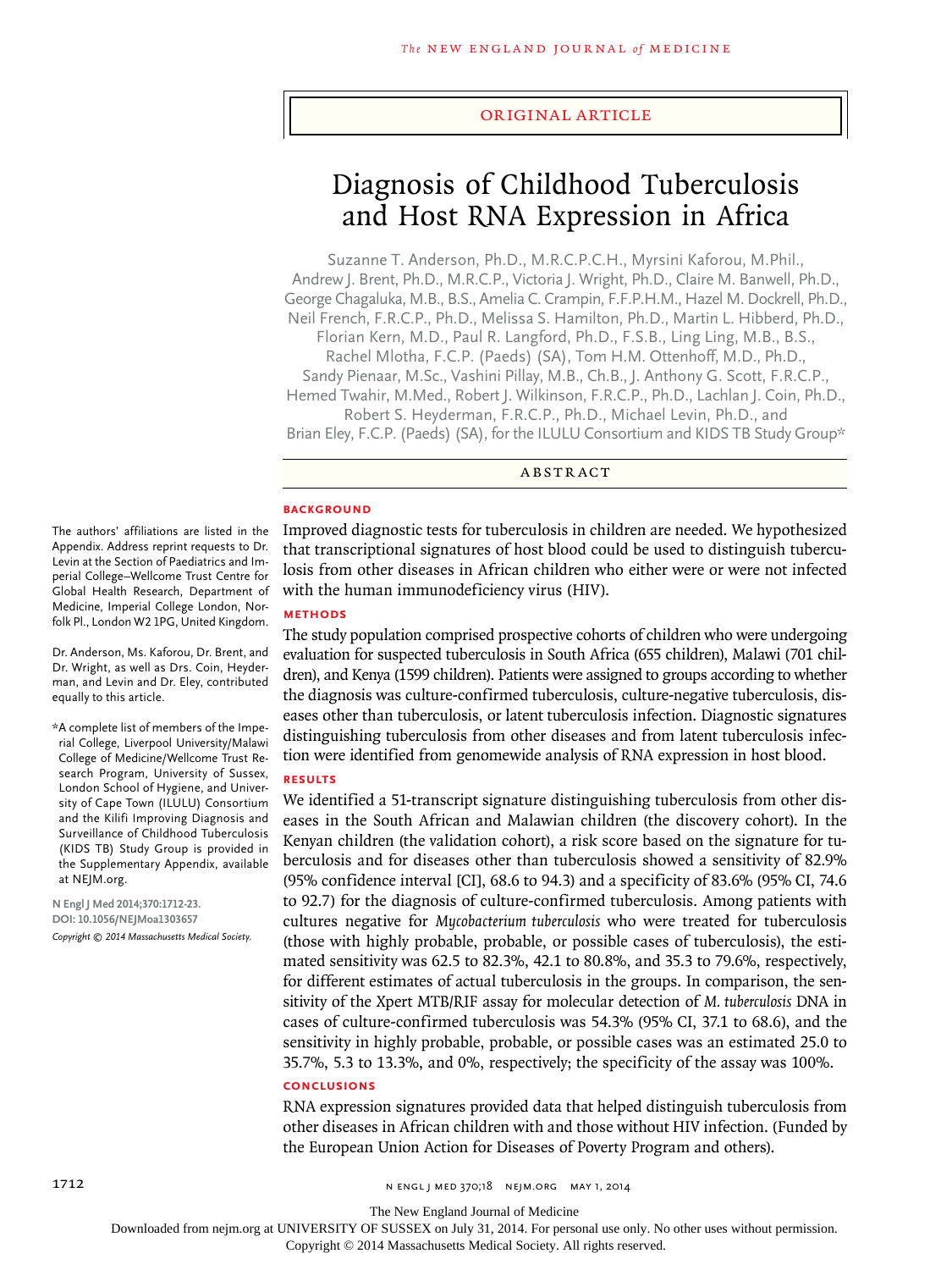ETWEEN 500,000 AND 1 MILLION NEW<br>
cases of childhood tuberculosis are diag-<br>
nosed annually, but the true global burden<br>
of childhood tuberculosis is unknown because etween 500,000 and 1 million new cases of childhood tuberculosis are diagnosed annually, but the true global burden it is often difficult to confirm the diagnosis microbiologically.<sup>1-3</sup> Although most cases of tuberculosis in adults are diagnosed through detection of acid-fast bacilli on microscopic examination of a sputum specimen, in the majority of childhood cases, smears and cultures are negative for *Mycobacterium tuberculosis*, and the diagnosis is made solely on clinical grounds. $1,3$ Since the symptoms and signs of childhood tuberculosis are seen in a range of other conditions, clinical diagnosis is unreliable.<sup>4</sup> Clinical scoring systems designed to aid diagnosis have not been validated against the standard of culture- confirmed diagnosis, and the diagnostic accuracy of these systems varies markedly.5-7 Overdiagnosis and thus inappropriate treatment of childhood tuberculosis is common.<sup>8</sup> Conversely, underdiagnosis contributes to a poor outcome,<sup>9</sup> and tuberculosis is often identified only when patients are critically ill or at postmortem investigations.<sup>10</sup>

Microbiologic diagnosis of childhood tuberculosis usually requires hospital admission to obtain gastric-lavage fluids or saline-induced sputum.<sup>11</sup> Even then, microbiologic confirmation is achieved in only a small proportion of treated cases because of the paucibacillary nature of childhood tuberculosis and the characteristic extrapulmonary presentation.<sup>1-3</sup> Radiographic findings in childhood tuberculosis are nonspecific,<sup>12</sup> and the tuberculin skin test and interferon-γ–release assay (IGRA) cannot differentiate active disease from latent infection.<sup>13</sup> Furthermore, children with tuberculosis, particularly those who are infected with the human immunodeficiency virus (HIV) or are malnourished, may have nonreactive results for both the tuberculin skin test and the IGRA.<sup>14-17</sup> Improved methods for diagnosing childhood tuberculosis are thus urgently needed, particularly in countries of sub-Saharan Africa where the burden of tuberculosis and HIV coinfection is highest.<sup>1,2,18-20</sup> We investigated the use of genomewide RNA expression in host blood to distinguish tuberculosis from other diseases that are prevalent among African children with and those without HIV infection and explored the use of a score for disease risk derived from the transcriptional signature as the basis for a possible diagnostic test.

#### Methods

#### **Study Conduct and Oversight**

We recruited patients between February 17, 2008, and January 27, 2011. Clinical data were anonymized, and patient samples identified according to study number. Assignments to diagnostic groups were made independently by two experienced clinicians, and any discrepancies in these assignments were resolved by a third clinician. Statistical analysis was conducted after the database on RNA expression and the clinical database had been locked (on February 4, 2011). An analysis plan was approved and analysis commenced after an amendment was made to use the South African and Malawi cohorts for discovery of the RNA signature and the Kenyan cohort for validation. This decision was necessitated by the lowerthan-expected recruitment rate for patients with culture-confirmed tuberculosis. All the authors confirm that the analysis plan was followed and accept responsibility for the conduct of the study and the accuracy of the data.

The study was approved by the research ethics committees of the University of Cape Town, South Africa; the University of Malawi, College of Medicine; the Liverpool School of Tropical Medicine; Imperial College London; and the Kenya Medical Research Institute. Trained health workers obtained written or oral informed consent from the patients' parents or guardians in their vernacular language. Neither the authors nor the sponsors have commercial interests in the outcomes. Patent applications for the pediatric RNA signatures have been submitted on behalf of the partner institutions, with the aim of the future development of a test for childhood tuberculosis in Africa on a nonprofit basis.

#### **Study design**

We recruited children from three African countries with a high burden of tuberculosis. To identify RNA-transcript signatures associated with active tuberculosis, we used a discovery cohort comprising children evaluated for suspected tuberculosis in hospitals in South Africa and Malawi. We then assessed the performance of these signatures in an independent validation cohort of children evaluated for suspected tuberculosis in hospitals in Kenya. The overall study design is shown in Figure 1. Further details on the study design and study sites are provided in the protocol and in the Methods section and Fig-

n engl j med 370;18 nejm.org may 1, 2014 1713

The New England Journal of Medicine

Downloaded from nejm.org at UNIVERSITY OF SUSSEX on July 31, 2014. For personal use only. No other uses without permission.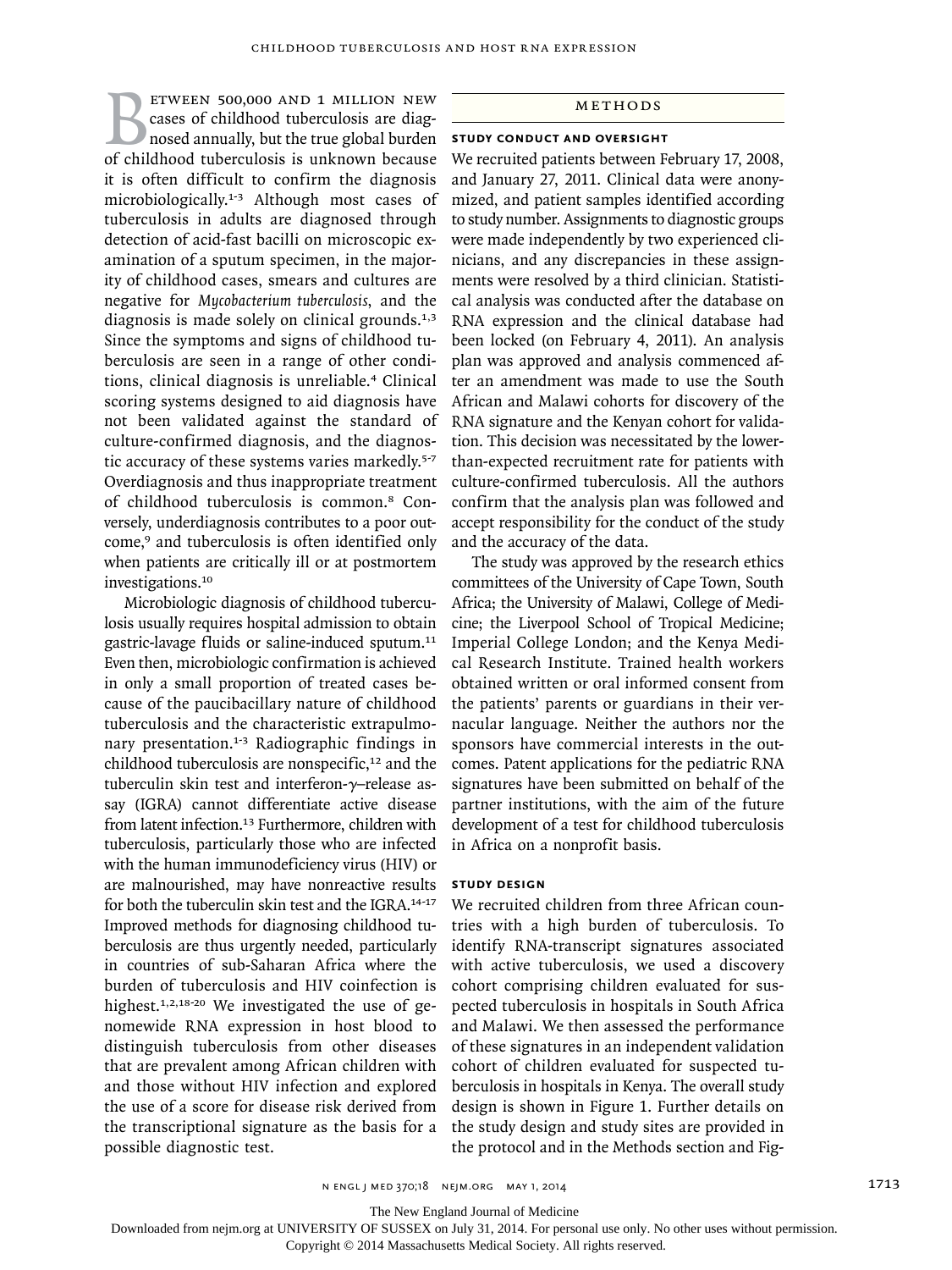

*The*

new england journal

*o f*

medicine

#### **Figure 1. Overall Study Design and Numbers of Children Included in the Discovery and Validation Cohorts.**

Patients in the discovery cohort were assigned to either the training set (80%) or the test set (20%); the signatures found in the discovery cohort were tested in the test set and then applied in the independent validation cohort. In the discovery cohort, 16 patients were excluded because of withdrawal of consent or inadequate sample collection; during clinical investigation and follow-up, samples were excluded because of inconclusive diagnoses; and during selection for array, samples were randomly selected. In the validation cohort, the patients with tuberculosis in differential diagnosis included 60 patients with features of tuberculosis on screening who had contact with a person with tuberculosis. HIV denotes human immunodeficiency virus, LTB latent tuberculosis (TB), and OD other diseases.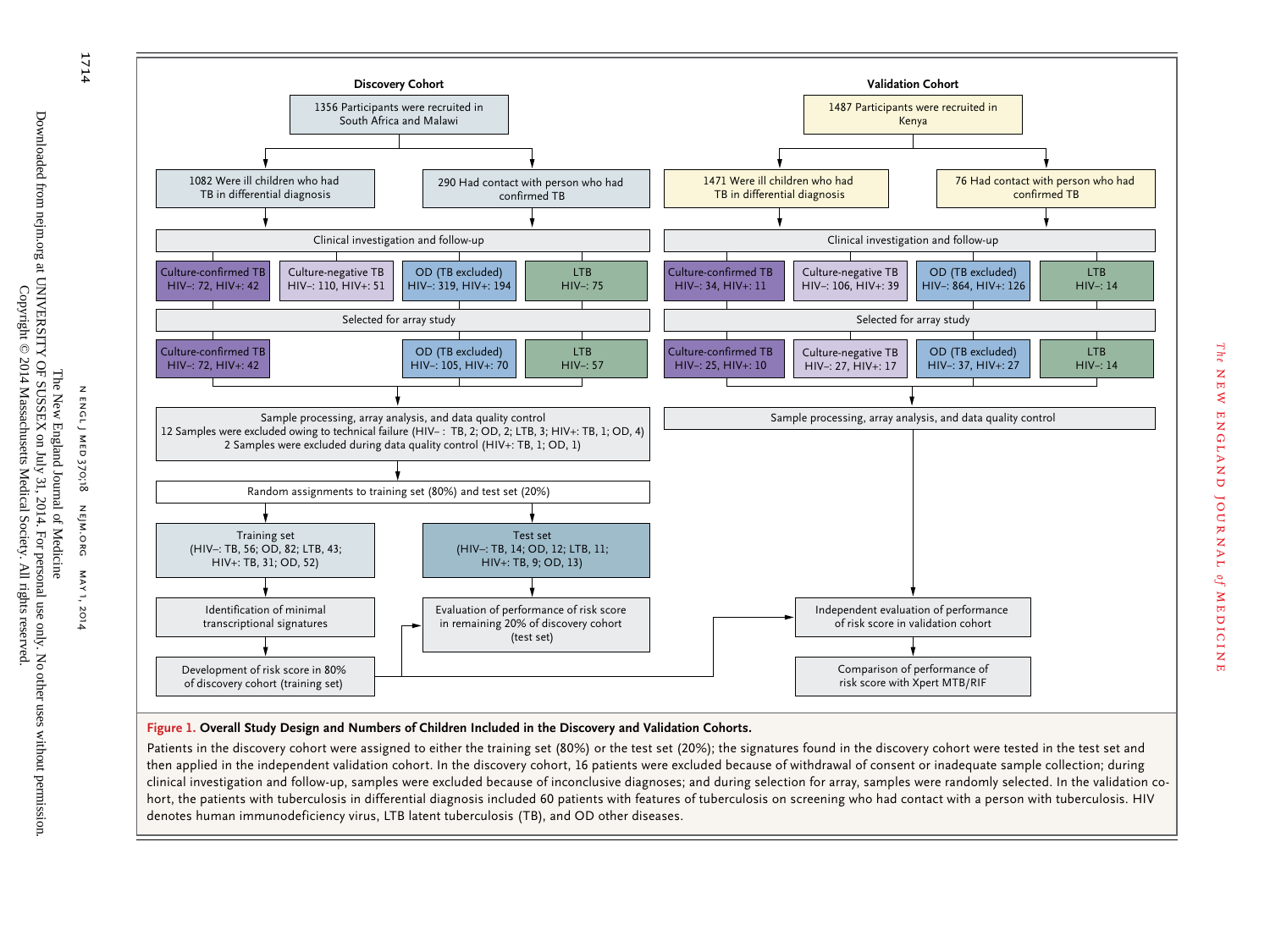ure S1 in the Supplementary Appendix; the protocol and the Supplementary Appendix are available with the full text of this article at NEJM.org. Gene-expression data are available at the National Center for Biotechnology Information Gene Expression Omnibus (GEO) and can be accessed through GEO Series accession number GSE39941 at www.ncbi.nlm.nih.gov/geo.

#### **Diagnostic Process**

A systematic diagnostic evaluation was performed in children younger than 15 years of age who had a cough, fever, or weight loss of more than 2 weeks' duration; pneumonia that was unresponsive to antibiotics; any other clinical findings that were suggestive of tuberculosis; or a history of close contact with an adult who had tuberculosis (Fig. 2). The investigation included chest radiography, measurement of the C-reactive protein level, a serologic test or polymerasechain-reaction (PCR) assay for HIV, and a tuberculin skin test, with or without an IGRA. Two spontaneous or induced sputum samples and a specimen of tissue or cerebrospinal fluid (if clinically indicated) were examined for acid-fast bacilli and cultured for mycobacteria. The Xpert MTB/RIF21 real-time PCR assay (a test for *M. tuberculosis* and resistance to rifampin) was performed on respiratory samples in the Kenyan cohort. Bacterial cultures, histologic examination of tissue-biopsy specimens, and analysis of blood films for the presence of malaria were performed as clinically indicated. Clinical follow-up was undertaken at 3 months to confirm that children with latent tuberculosis infection remained free of active tuberculosis and other diseases and to determine whether there had been a response to treatment in children with confirmed or suspected tuberculosis.

#### **Case Definitions**

Culture-confirmed tuberculosis was defined as the isolation of *M. tuberculosis* from a child with clinical features of tuberculosis, and culture-negative tuberculosis was defined as a negative mycobacterial culture in a child with clinical and radiologic features that prompted empirical treatment for tuberculosis. Culture-negative tuberculosis was further categorized as a case in which tuberculosis was highly probable, probable, or possible on the basis of a priori study definitions (Fig. 2). Children were classified as having latent tuberculosis infection if they had contact with a person who had a positive smear for tuberculosis, were healthy on presentation and follow-up, and had positive results on both the tuberculin skin test and the IGRA if in the discovery cohort and had positive results on either the tuberculin skin test or the IGRA if in the validation cohort. Children were classified as having diseases other than tuberculosis if they received a definitive alternative diagnosis or had no clinical deterioration on follow-up in the absence of tuberculosis therapy (Fig. 2). Since a positive result on an IGRA in the group of patients with diseases other than tuberculosis might indicate either latent tuberculosis infection or primary tuberculosis that had resolved without treatment, we excluded patients in the discovery cohort who had a positive result on an IGRA. In the Kenyan validation cohort, patients who had diseases other than tuberculosis were included in the study regardless of whether an IGRA result was positive or negative.

#### **Microarray Analysis of Blood RNA Expression**

Whole blood was collected in PAXgene Blood RNA Tubes (PreAnalytiX) at the time of study recruitment, frozen within 6 hours after collection, and later extracted with the use of PAXgene Blood RNA Kits. RNA was shipped to the Genome Institute of Singapore for analysis on HumanHT-12 v.4 Expression BeadChip arrays (Illumina). Information on microarray methods, quality control, and analysis is provided in the Methods section and Figure S2 in the Supplementary Appendix.

#### **Statistical Analysis**

Gene-expression data were analyzed with the use of R: A Language and Environment for Statistical Computing (R Foundation for Statistical Computing). Patients in the discovery cohort were assigned to training and test sets (80% and 20% of the cohort, respectively). We used the training set to identify transcripts that were differentially expressed between tuberculosis and other diseases and also between active tuberculosis and latent infection, irrespective of HIV status or geographic location; differential expression was defined as an absolute  $log<sub>2</sub>$  intensity ratio of more than 0.5. To identify the smallest number of transcripts distinguishing tuberculosis from the comparator groups, we subjected these transcripts to variable selection using elastic net<sup>22</sup> (see the Methods section in the Supplementary Appendix).

The New England Journal of Medicine

Downloaded from nejm.org at UNIVERSITY OF SUSSEX on July 31, 2014. For personal use only. No other uses without permission.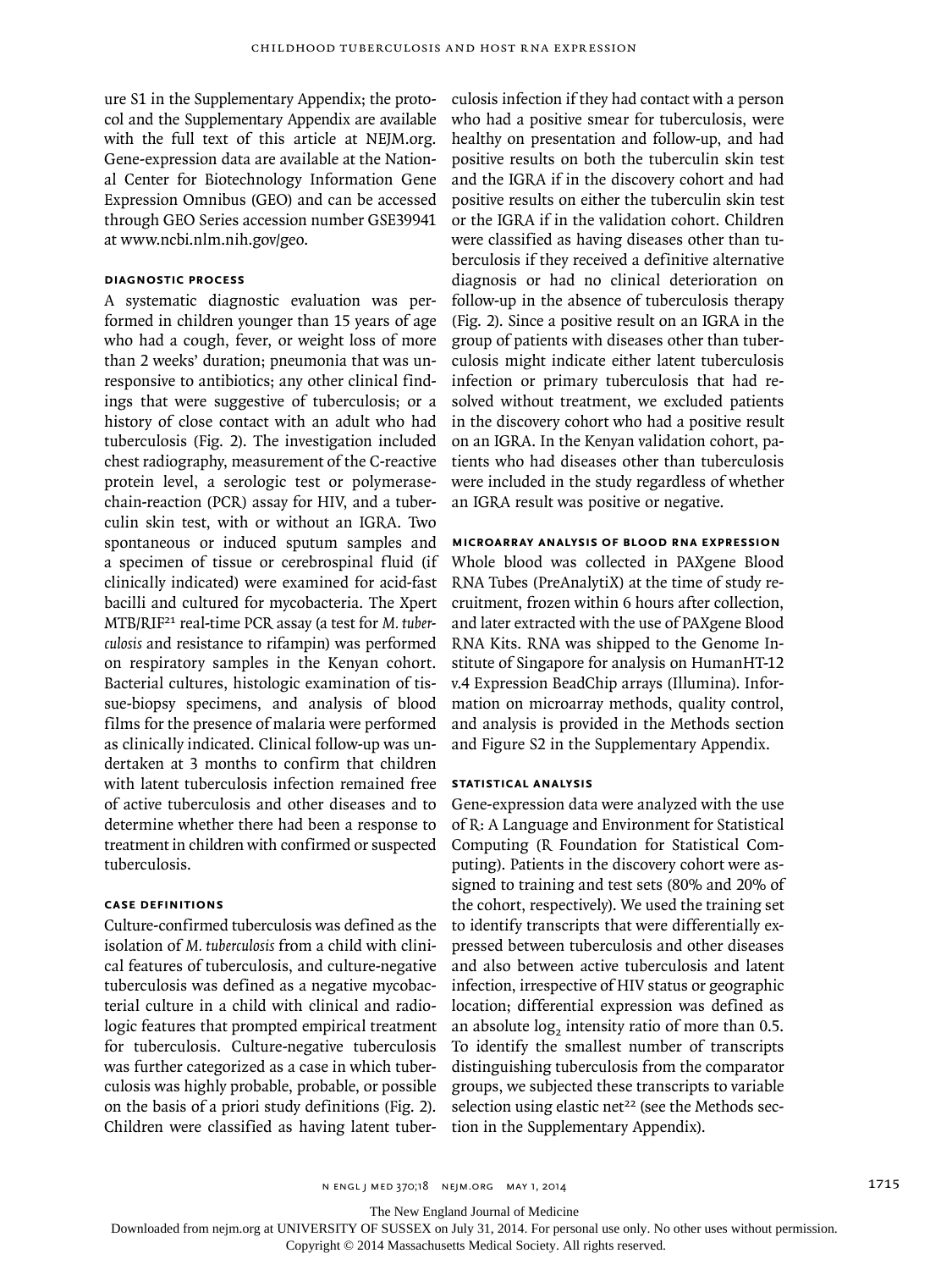their cost and the complex technology required. for disease risk that could form the basis of a

Array-based technologies are not appropriate We therefore developed a method for translating for use in resource-poor regions because of multitranscript RNA signatures into a single score



#### **Figure 2. Diagnostic Algorithm.**

With regard to the inclusion criteria, patients with failure to thrive for more than 4 weeks were included in the Kenyan cohort. In the group receiving treatment for other diseases, patients with IGRA-positive results were excluded from the South Africa and Malawi cohorts but included in the Kenyan cohort. In the culture-negative group, the IGRA was repeated for patients in whom tuberculosis was suspected and the initial IGRA was negative; findings on radiography included effusion, extensive consolidation, cavitation, lymphadenopathy, miliary disease, and lobar pneumonia that was not responding to antibiotics, and abdominal features included ascites and lymphadenopathy. CSF denotes cerebrospinal fluid, CT computed tomography, IGRA interferon-γ–release assay, and TST tuberculin skin test.

The New England Journal of Medicine

Downloaded from nejm.org at UNIVERSITY OF SUSSEX on July 31, 2014. For personal use only. No other uses without permission.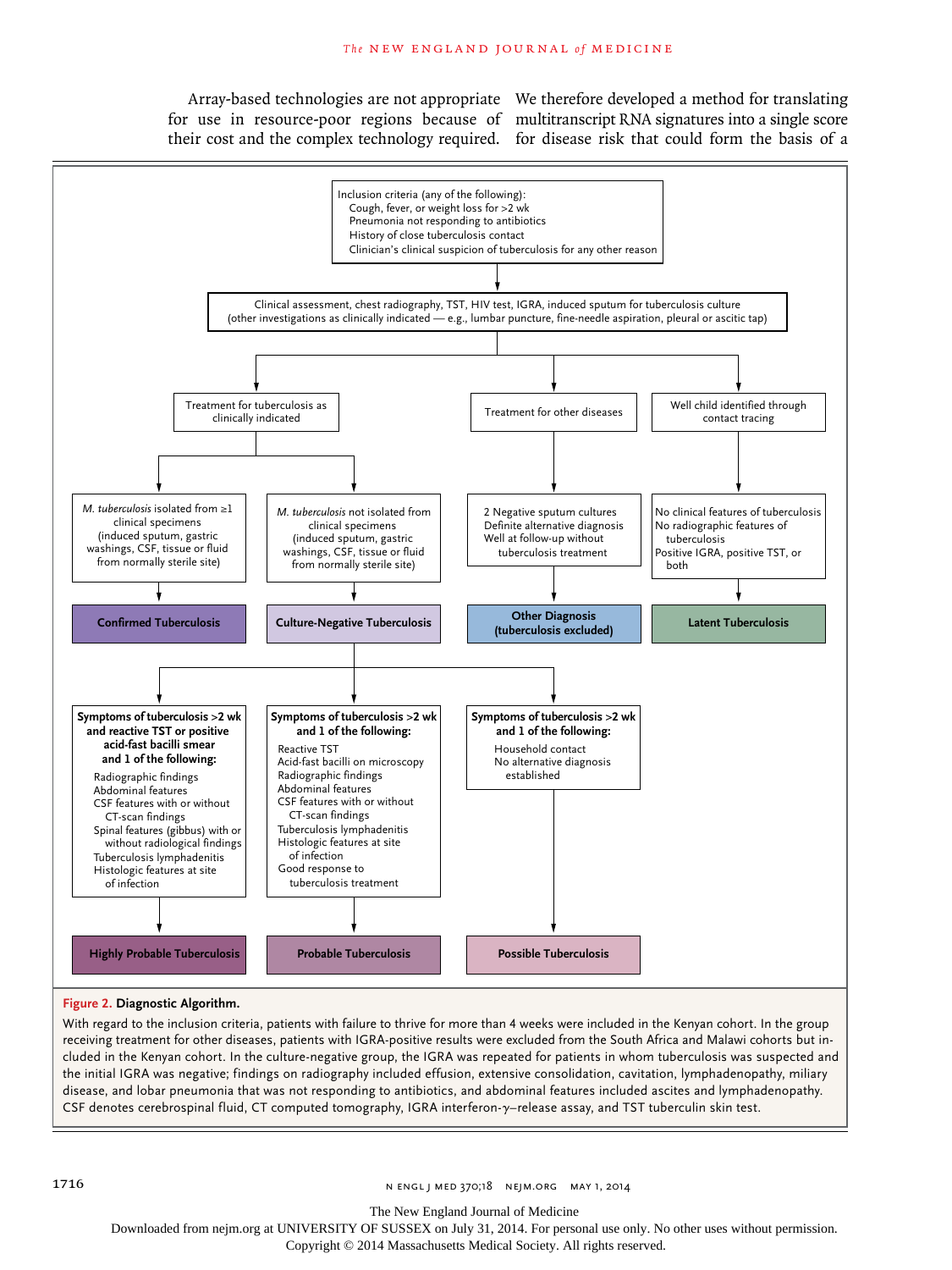simple diagnostic test. Transcripts from the minimal signatures were classified as up-regulated or down-regulated on the basis of their expression relative to each comparator group in the training data set. The risk score for disease was derived by adding the total intensity of the up-regulated transcripts and subtracting the total intensity of the down-regulated transcripts (see Equation 1 in the Methods section in the Supplementary Appendix). For each patient, we calculated the risk score using the minimal transcript sets for tuberculosis as compared with other diseases and as compared with latent tuberculosis infection.

In the Kenyan validation cohort, we compared the performance of the disease risk score with that of Xpert MTB/RIF assay within each of four groups: the group with culture-confirmed tuberculosis and the culture-negative groups with highly probable, probable, or possible tuberculosis. In each evaluation, the same tuberculosisnegative comparator group (i.e., children with diseases other than tuberculosis) was used to calculate test specificity (Table 1). We used a range of estimates of the true rate of positive test results for tuberculosis in the groups with highly probable, probable, or possible tuberculosis in order to model the performance of the risk score and the Xpert MTB/RIF assay and to provide an estimate of the sensitivity of each test (effective sensitivity) (see the Methods section in the Supplementary Appendix).

#### **RESULTS**

#### **Discovery Cohort**

After screening and evaluating 1356 children in South Africa and Malawi for symptoms of tuberculosis, we included 157 patients from South Africa and 189 patients from Malawi in the RNA expression studies. Of these 346 children, 114 had culture-confirmed tuberculosis, 175 had diseases other than tuberculosis, and 57 had latent tuberculosis infection. The discovery cohort included only those children with tuberculosis that was confirmed on culture; children for whom the diagnosis of tuberculosis could not be confidently established or ruled out were excluded. (Details of recruitment are provided in Fig. S1A and S1B and clinical details in Table S1A and S1B in the Supplementary Appendix.)

#### **Identification of Tuberculosis Signature**

In the training set (comprising 80% of samples from the discovery cohort), we identified 409 transcripts that were differentially expressed between tuberculosis and other diseases and 3434 transcripts that were differentially expressed between tuberculosis and latent infection. Using variable selection to identify the smallest number of transcripts that distinguished each group, we found that 51 transcripts distinguished tuberculosis from other diseases and 42 distinguished tuberculosis from latent infection (Table S2A and S2B in the Supplementary Appendix). These minimal transcript sets were used to generate a risk score for each patient in the test set (comprising the remaining 20% of samples from the discovery cohort) that distinguished tuberculosis from other diseases (sensitivity of 78% and specificity of 74%) and that distinguished tuberculosis from latent infection (sensitivity of 96% and specificity of 91%) (Table 2, and Table S3 and Fig. S3 and S4 in the Supplementary Appendix).

#### **Assessment of Risk Score in Validation Cohort**

A total of 1599 children presenting to hospitals in Kenya met the inclusion criteria for the study, and 1471 were evaluated for tuberculosis.<sup>23</sup> We included 157 of these children in a nested case– control study that included the group with cultureconfirmed tuberculosis and all subgroups in the group with culture-negative tuberculosis (i.e., those in whom tuberculosis was highly probable, probable, or possible). We included all patients with culture-confirmed tuberculosis or latent infection for whom we had adequate RNA samples (35 and 14 patients, respectively), 44 patients with culture-negative tuberculosis (8 patients in whom tuberculosis was highly probable, 19 in whom it was probable, and 17 in whom it was possible) (Table S4 in the Supplementary Appendix), and 64 randomly selected patients from the group with diseases other than tuberculosis (55 with negative IGRA results and 9 with positive IGRA results). Clinical features of the patients included in the microarray study, which are summarized in Table 1, were similar to the clinical features of patients who were not included, with two exceptions: in the group with probable tuberculosis, a history of close contact with a person who had tuberculosis was more common among patients included in the microarray study (Table S5A in

The New England Journal of Medicine

Downloaded from nejm.org at UNIVERSITY OF SUSSEX on July 31, 2014. For personal use only. No other uses without permission.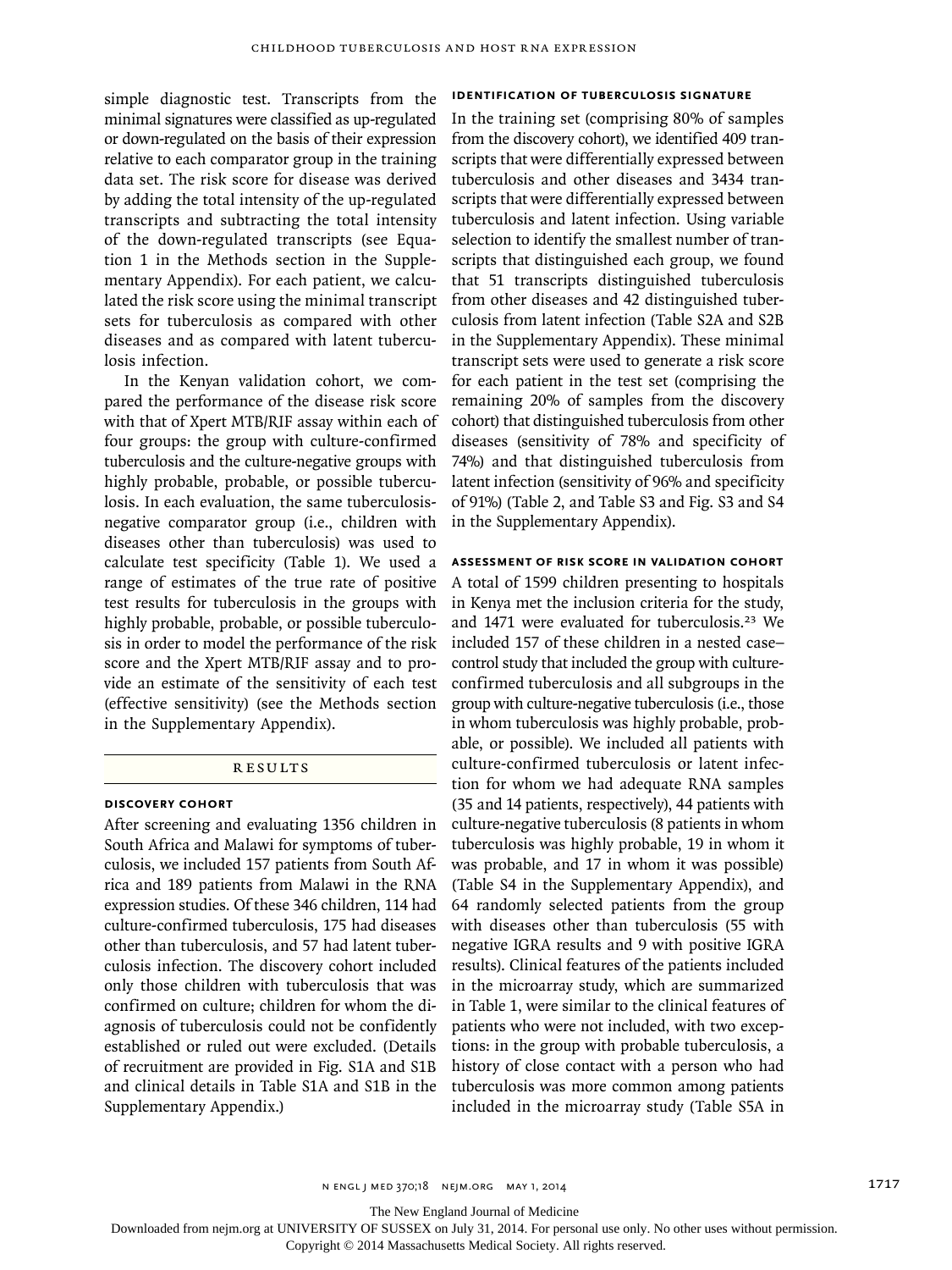| Table 1. Clinical Characteristics of Children in the Kenyan Validation Cohort.* |                                   |                                                                                       |                                                                  |                                                                             |                                                        |                                                      |                                                                   |  |  |  |  |
|---------------------------------------------------------------------------------|-----------------------------------|---------------------------------------------------------------------------------------|------------------------------------------------------------------|-----------------------------------------------------------------------------|--------------------------------------------------------|------------------------------------------------------|-------------------------------------------------------------------|--|--|--|--|
| Characteristic                                                                  | <b>HIV-Negative</b><br>$(N = 25)$ | Culture-Confirmed TB, Culture-Confirmed TB,<br><b>HIV-Positive</b><br>$(N = 10)^{11}$ | <b>Culture-Negative TB,</b><br><b>HIV-Negative</b><br>$(N = 27)$ | <b>Culture-Negative TB,</b><br><b>HIV-Positive</b><br>$(N=17)$ <sup>*</sup> | Latent Infection.<br><b>HIV-Negative</b><br>$(N = 14)$ | Other Diseases.<br><b>HIV-Negative</b><br>$(N = 37)$ | Other Diseases.<br><b>HIV-Positive</b><br>$(N = 27)$ <sup>*</sup> |  |  |  |  |
| $Age - mo$                                                                      |                                   |                                                                                       |                                                                  |                                                                             |                                                        |                                                      |                                                                   |  |  |  |  |
| Median                                                                          | 37                                | 101                                                                                   | 22                                                               | 32                                                                          | 33                                                     | 20                                                   | 38                                                                |  |  |  |  |
| Interquartile range                                                             | 12 to 106                         | 53 to 127                                                                             | 12 to 40                                                         | 18 to 60                                                                    | 18 to 43                                               | 11 to 89                                             | 16 to 78                                                          |  |  |  |  |
| Male sex - no. $(%)$                                                            | 13(52)                            | 6(60)                                                                                 | 15 (56)                                                          | 10(59)                                                                      | 7(50)                                                  | 24 (65)                                              | 19 (70)                                                           |  |  |  |  |
| Weight-for-age z score ::                                                       |                                   |                                                                                       |                                                                  |                                                                             |                                                        |                                                      |                                                                   |  |  |  |  |
| Median                                                                          | $-2.4$                            | $-3.6$                                                                                | $-2.5$                                                           | $-3.5$                                                                      | $-1.6$                                                 | $-2.7$                                               | $-3.3$                                                            |  |  |  |  |
| Interquartile range                                                             | $-3.4$ to $-1.0$                  | $-4.3$ to $-2.7$                                                                      | $-3.6$ to $-1.6$                                                 | $-4.5$ to $-3.0$                                                            | $-2.1$ to $-1.2$                                       | $-3.8$ to $-2.2$                                     | $-4.4$ to $-1.7$                                                  |  |  |  |  |
| BCG vaccination - no. (%)                                                       | 24 (96)                           | 9(90)                                                                                 | 23 (85)                                                          | 16 (94)                                                                     | 11(79)                                                 | 33 (89)                                              | 23/26 (88)                                                        |  |  |  |  |
| History of close TB contact -<br>no. (%)                                        | 14(56)                            | 8(80)                                                                                 | 14(52)                                                           | 7(41)                                                                       | 14(100)                                                | 2(5)                                                 | 4(15)                                                             |  |  |  |  |
| Positive tuberculin skin test -<br>no. $(%)$                                    | 17 (68)                           | 3(30)                                                                                 | 13(48)                                                           | 2(12)                                                                       | 14 (100)                                               | 1(3)                                                 | 3(11)                                                             |  |  |  |  |
| Positive IGRA - no/total no. (%)                                                | 7/10(70)                          | 2/5(40)                                                                               | 9/14(64)                                                         | 3/10(30)                                                                    | 14(100)                                                | 8/32(25)                                             | 1/22(5)                                                           |  |  |  |  |
| Cough for $>2$ wk - no. (%)                                                     | 15 (60)                           | 8(80)                                                                                 | 14 (52)                                                          | 14 (82)                                                                     | 0                                                      | 10(27)                                               | 13(48)                                                            |  |  |  |  |
| Fever for $>2$ wk - no. (%)                                                     | 15(60)                            | 7(70)                                                                                 | 9(33)                                                            | 9(53)                                                                       | $\mathbf 0$                                            | 11(30)                                               | 10(37)                                                            |  |  |  |  |
| Night sweats for >2 wk -<br>no. (%)                                             | 9(36)                             | 6(60)                                                                                 | 10(37)                                                           | 2(12)                                                                       | 0                                                      | 4(11)                                                | 6(22)                                                             |  |  |  |  |
| Weight loss or failure to thrive -<br>no. (%)                                   | 16(64)                            | 9(90)                                                                                 | 18(67)                                                           | 13(76)                                                                      | 1(7)                                                   | 30(81)                                               | 20(74)                                                            |  |  |  |  |
| Radiographic features of TB -<br>no. (%)                                        | 19 (76)                           | 9(90)                                                                                 | 17(63)                                                           | 12(71)                                                                      | $\mathbf 0$                                            | 10(27)                                               | 11(41)                                                            |  |  |  |  |
| Culture-positive TB - no. (%)                                                   | 25(100)                           | 10(100)                                                                               | $\mathbf 0$                                                      | $\Omega$                                                                    | $\mathbf{0}$                                           | $\Omega$                                             | $\mathbf 0$                                                       |  |  |  |  |

*The*

new england journal

*o f*

medicine

\* BCG denotes bacille Calmette–Guérin, HIV human immunodeficiency virus, IGRA interferon-γ–release assay, and TB tuberculosis. Where data on a particular feature were not available for all patients in a group, the denominator for which data were available is indicated.

† Among the children who were HIV-positive, 16 were receiving antiretroviral therapy.

‡ The weight-for-age z score is based on the number of standard deviations of the actual weight of a child from the median weight of children of the same age and sex. The weight-forage standards were derived with the use of the National Center for Health Statistics–World Health Organization international reference population.

§ A positive result on the tuberculin skin test was defined according to guidelines from the World Health Organization as an induration of 10 mm or more in children without HIV infection or severe malnutrition and as 5 mm or more in children with HIV infection or severe malnutrition.

¶ The total number is the number of children who were tested for whom valid results were available.

‖ Among the children who had a positive culture for TB, six also had positive results on smears for acid-fast bacilli.

n engl j med ENGL J MED 370;18

nejm.org may

1,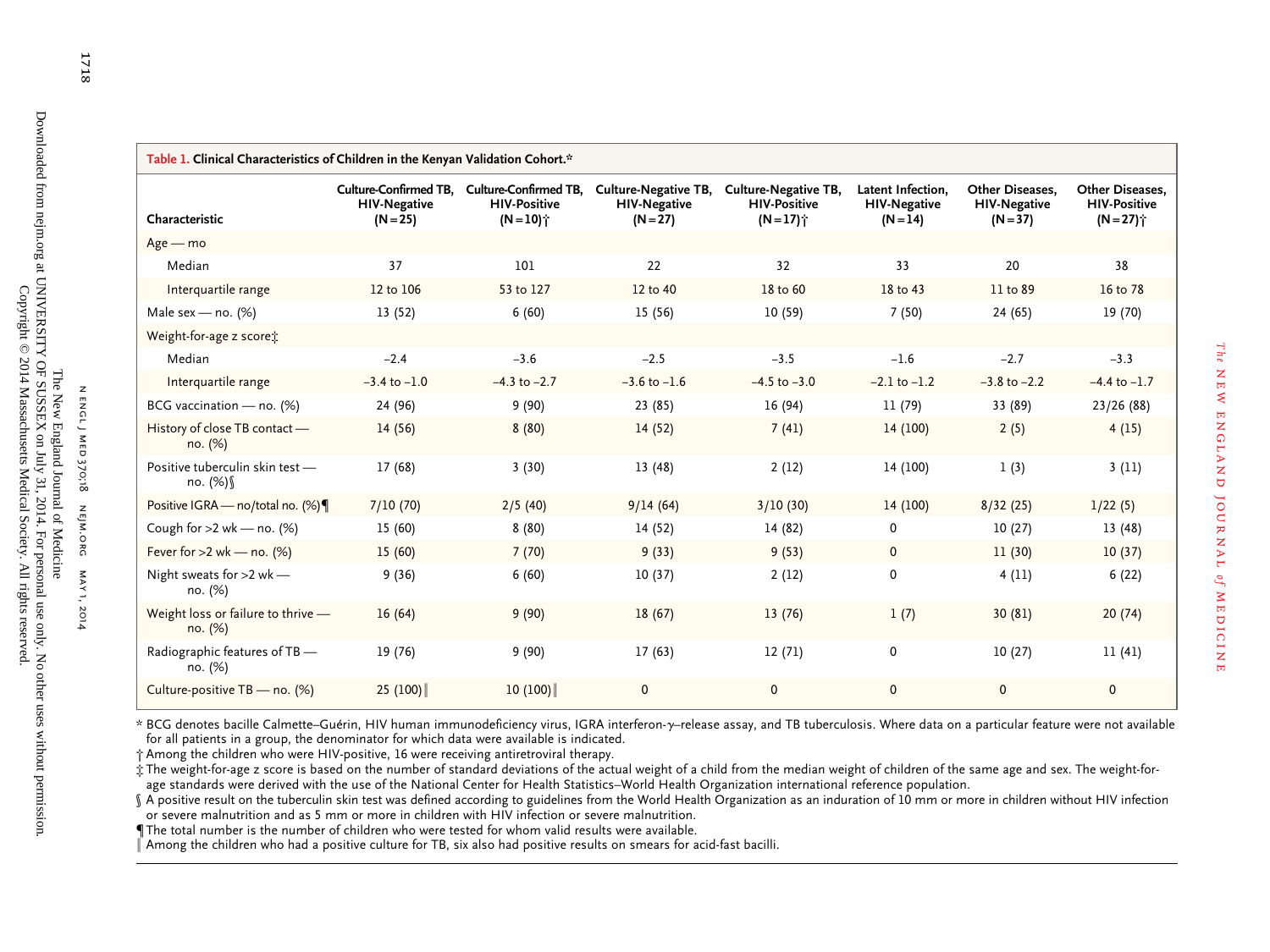**Table 2. Diagnostic Performance of the Risk Score in the Discovery and Validation Cohorts and as Compared with the IGRA and the Xpert MTB/RIF Assay in the Validation Cohort.\***

| <b>Performance Measure</b>             |                                     | <b>Risk Score</b>                                                                                        | <b>IGRA</b>                                                                                       | Xpert MTB/RIF<br>Assay† |                     |
|----------------------------------------|-------------------------------------|----------------------------------------------------------------------------------------------------------|---------------------------------------------------------------------------------------------------|-------------------------|---------------------|
|                                        | Test Set in the<br>Discovery Cohort | Validation Cohort,<br><b>Excluding Children</b><br>with Positive IGRA<br>in Group with<br>Other Diseases | Validation Cohort.<br>Including Children<br>with Positive IGRA<br>in Group with<br>Other Diseases | Validation Cohort       | Validation Cohort   |
| No. of patients with TB                | 23                                  | 35                                                                                                       | 35                                                                                                | 35                      | 35                  |
| No. of patients with other<br>diseases | 34                                  | 55                                                                                                       | 64                                                                                                | 54                      | 55                  |
| Area under ROC curve<br>(95% CI)       | $86.2(77.1-94.0)$                   | 89.0 (82.3–94.9)                                                                                         | 89.0 (81.9-95.3)                                                                                  | $71.7(58.3 - 84.8)$     | 77.1 (69.9-85.7)    |
| Sensitivity $-$ % (95% CI)             | 78.3 (60.9-95.7)                    | $82.9(68.6 - 94.3)$                                                                                      | 82.9 (68.6-94.3)                                                                                  | $60.0(33.3 - 86.67)$    | 54.3 (37.1–68.6)    |
| Specificity $-$ % (95% CI)             | 73.5 (55.9-88.2)                    | 83.6 (74.6-92.7)                                                                                         | 82.8 (73.4-92.2)                                                                                  | $83.3(72.2 - 92.6)$     | 100.0 (100.0-100.0) |

\* Patients in the discovery cohort of South African and Malawian children were assigned to training and test sets (80% and 20% of the cohort, respectively). The 51-transcript signature used in the group with diseases other than TB was derived from data on the South African and Malawian patients in the training set and applied to the independent Kenyan validation cohort. All analyses included children with and those without HIV infection. Sensitivity and specificity were calculated with the use of a weighted threshold for classification. ROC denotes receiver-operating-characteristic. CI denotes confidence interval.

† The Xpert MTB/RIF assay was positive for 19 of 35 patients with culture-confirmed tuberculosis and none of 55 patients with diseases other than tuberculosis.

the Supplementary Appendix), and in the group with diseases other than tuberculosis, weight loss and pleural effusion were more common among patients who were included (Table S5B in the Supplementary Appendix).

The risk score discriminated culture-confirmed tuberculosis from other diseases in patients with or without HIV infection with a sensitivity of 82.9% and a specificity of 83.6% when patients with other diseases who had a positive IGRA result were excluded. When patients in the group with diseases other than tuberculosis who had a positive IGRA result were included, the specificity and sensitivity of the risk score were not affected (Table 2 and Fig. 3, and Table S6 and Fig. S5 in the Supplementary Appendix). The majority of patients in the group with diseases other than tuberculosis who had a positive IGRA result were classified as not having tuberculosis (7 of 9 patients) (see the Methods section and Fig. S3 in the Supplementary Appendix). Among patients with negative cultures who were treated for tuberculosis, the risk score identified 62.5% of those in whom tuberculosis was highly probable, 42.1% of those in whom it was probable, and 35.3% of those in whom it was possible. Since it was not known what proportion of patients had actual tuberculosis (as opposed to patients who

were treated on the basis of suspicion of disease), we adjusted for the estimated prevalence of actual tuberculosis in each of these subgroups to calculate an effective sensitivity (see the Methods section in the Supplementary Appendix); the effective sensitivity of the risk score for highly probable, probable, and possible cases of tuberculosis was 67.6 to 82.3%, 59.3 to 80.8%, and 54.3 to 79.6%, respectively (Table S7 in the Supplementary Appendix). The sensitivity of the risk score was higher than that of the Xpert MTB/RIF assay in all tuberculosis categories, with the Xpert MTB/RIF assay having sensitivities of 27.8 to 35.7% for the subgroup in which tuberculosis was highly probable, 8.8 to 13.3% for that in which it was probable, and 0% for that in which it was possible (Fig. 3, and Table S7 in the Supplementary Appendix). However, the Xpert MTB/RIF assay was highly specific (100%). The risk score also distinguished tuberculosis from latent infection, with a sensitivity of 94% and a specificity of 100% (Table S3 and Fig. S4 in the Supplementary Appendix). Finally, we compared the diagnostic performance of the risk score with that of the IGRA and measurement of the C-reactive protein level (which has been reported as a biomarker of tuberculosis<sup>24</sup>). The C-reactive protein level proved to be of no

The New England Journal of Medicine

Downloaded from nejm.org at UNIVERSITY OF SUSSEX on July 31, 2014. For personal use only. No other uses without permission.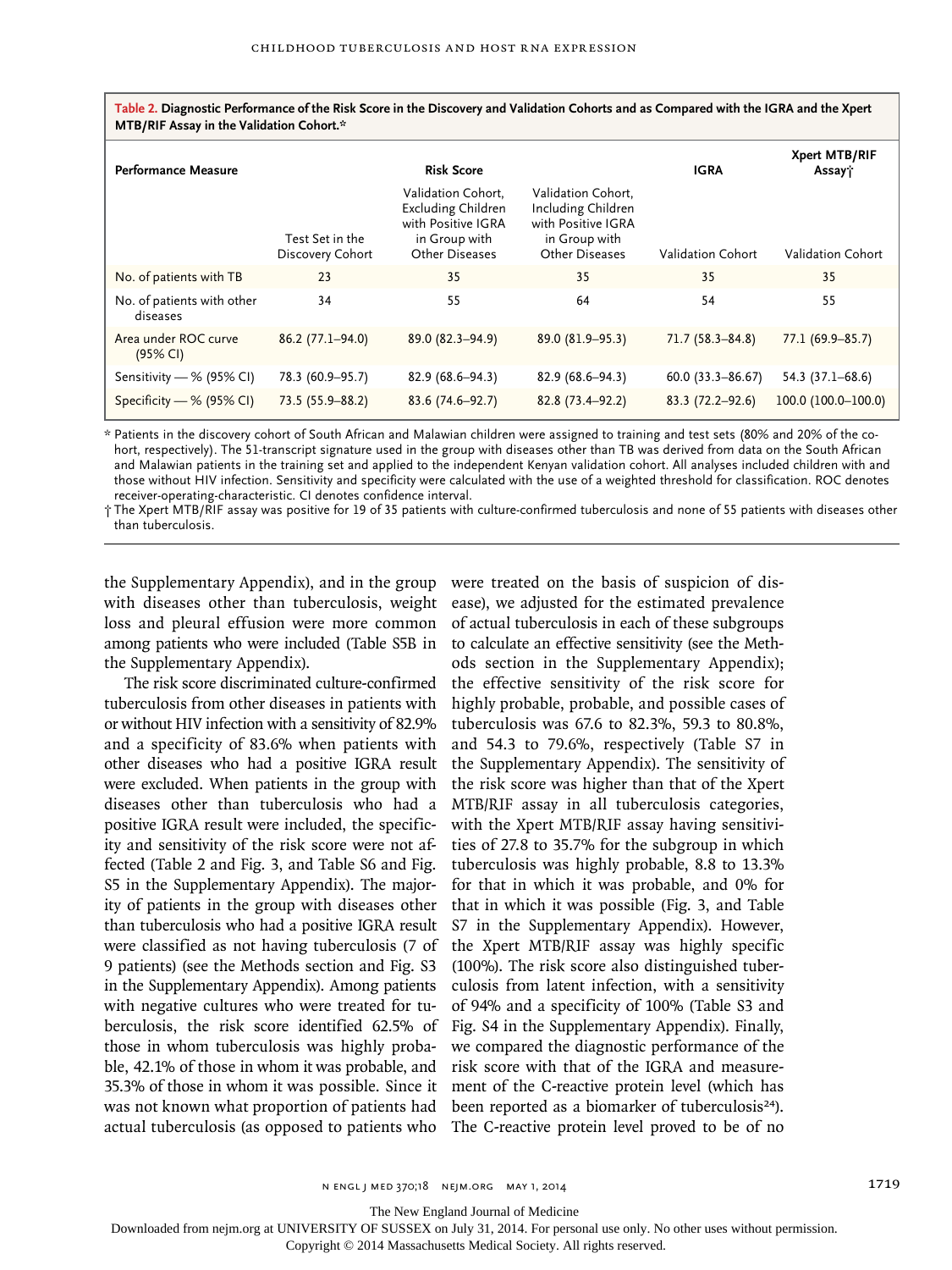value in discriminating childhood tuberculosis from other diseases (Fig. S6 in the Supplementary Appendix), and for this purpose, the risk score was significantly more sensitive than the IGRA (82.9% vs. 60.0%) (Table 2).

To explore the ways in which the risk score might contribute to the diagnosis of tuberculosis in clinical practice, we evaluated its positive and negative predictive value assuming different prevalences of tuberculosis, as follows: 10%

(the prevalence in the validation cohort), 30% (the prevalence in the discovery cohort), and 50% (the prevalence that might be expected in a nonresearch setting with greater pretest filtering according to clinical findings). We also included a range of estimates of actual tuberculosis in the study group with culture-negative results (for more information, see the Methods section in the Supplementary Appendix). The negative predictive value was consistently high in all these analy-



in 35 patients, diseases other than tuberculosis were reported in 55 patients, and culture-negative tuberculosis was reported as highly probable in 5 patients, probable in 19 patients, and possible in 17 patients. The bar within each box indicates the median score, the bottom and top of the box indicate the interquartile range, the bars below and above the box are at a distance of 0.8 times the interquartile range from the upper and lower edges of the box, and the circles indicate outliers; the horizontal line across the graph indicates the mean score. Panel B shows smoothed receiver- operating-characteristic (ROC) curves for the sensitivity and specificity of the risk score (solid lines) and the Xpert MTB/RIF assay (dotted lines). Panel C shows ROC curves based on an adjusted analysis in which the actual prevalence of disease was assumed to be 80% among patients in whom the disease was highly probable, 50% among those in whom it was probable, and 40% among those in whom it was possible. Sensitivity and specificity are reported in Table S7 in the Supplementary Appendix.

The New England Journal of Medicine

Downloaded from nejm.org at UNIVERSITY OF SUSSEX on July 31, 2014. For personal use only. No other uses without permission.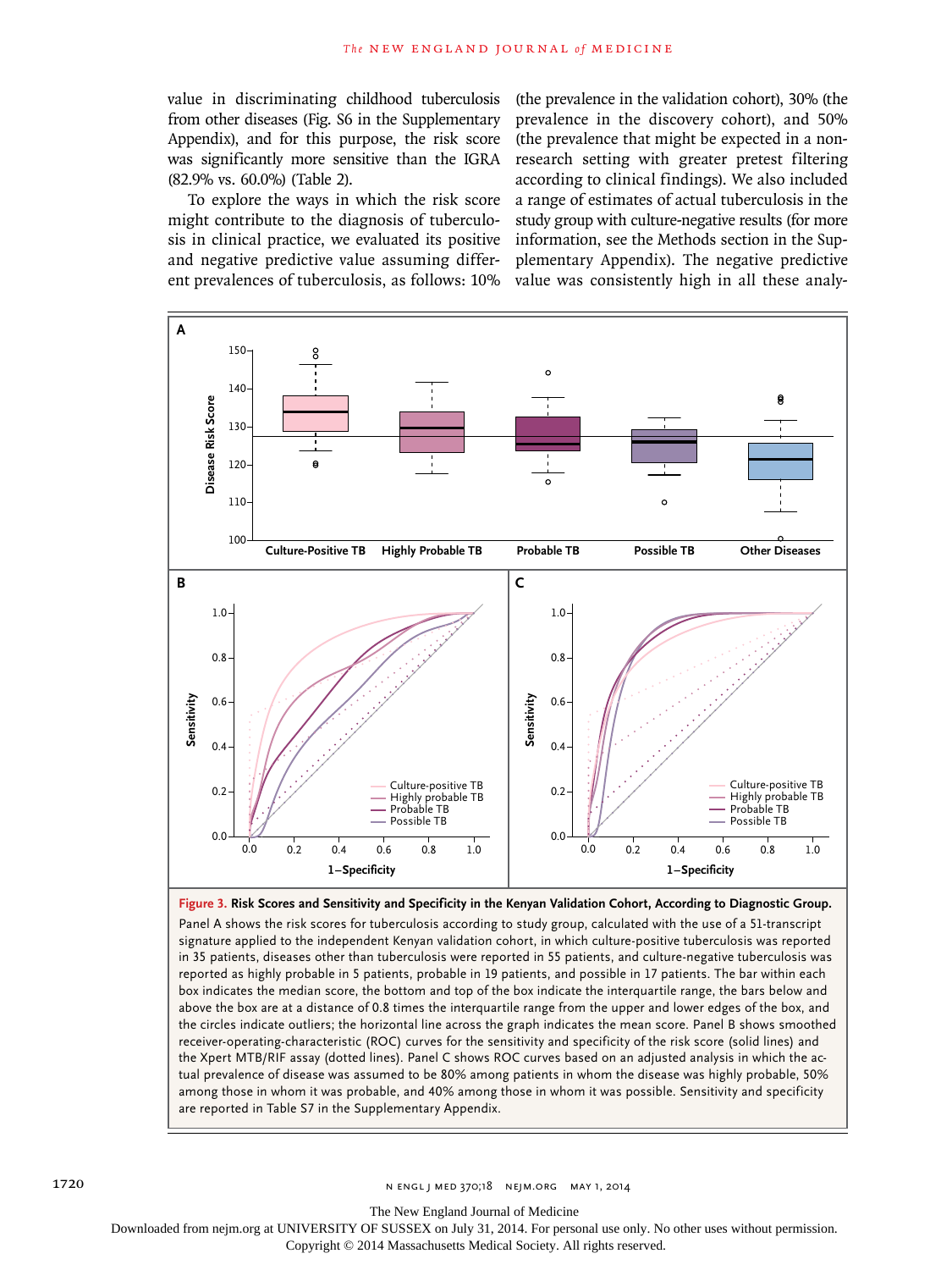ses. As expected, the positive predictive value was higher when more targeted clinical criteria were used to select patients for testing (Table S8 in the Supplementary Appendix).

#### Discussion

We identified a tuberculosis-specific transcriptome signature in host blood that appears to be valuable in distinguishing tuberculosis from other diseases with similar clinical features in HIVpositive and HIV-negative African children. This prospective study involved the identification of tuberculosis signatures in cohorts from two countries and validation in an independent cohort in a third country. Our findings extend the results of previous studies of transcriptome signatures in adults and children with tuberculosis.25-33

The major challenge in evaluating new biomarkers of childhood tuberculosis is the lack of a reference standard against which to evaluate them,1,2,20 since microbiologic confirmation is achieved in a minority of patients who are treated for tuberculosis. It is generally accepted that clinical diagnostic scores overdiagnose tuberculosis,34 but the extent of overdiagnosis is unknown. Conversely, the diagnosis of tuberculosis is often overlooked in patients who have the disease, and they are often inadvertently treated for other diseases.<sup>2</sup> To address this challenge, we first compared the performance of our transcriptome signatures and risk score for disease with the reference standard of cultureconfirmed tuberculosis; we then assessed the performance of the signatures in the culturenegative group, for which no reference standard is available. To evaluate biomarkers in patients with culture-negative tuberculosis, we developed an approach in which estimates of the true proportion of patients with tuberculosis in three subgroups (those for whom a diagnosis of tuberculosis was considered highly probable, probable, or possible) were used to calculate an effective sensitivity of the risk score. The gradient in the performance of the risk score in the culture-negative groups was consistent with the different degrees of diagnostic certainty in each group. Our findings suggest that the risk score provides an improved estimate of the actual prevalence of tuberculosis in each diagnostic category and indicate that there is considerable overdiagnosis

and overtreatment of childhood tuberculosis, even in research settings where more sophisticated diagnostic tools are available than in most African hospitals.

To define the potential role of our RNA-based approach, we compared our risk score for tuberculosis with other available diagnostic methods, including culture, the Xpert MTB/RIF assay, measurement of the C-reactive protein level, and the IGRA. Although the Xpert MTB/RIF assay is highly specific, our findings confirm the results of other studies<sup>35</sup> showing that the sensitivity of this assay for childhood tuberculosis is limited. Our risk score identified higher proportions of culture-confirmed cases of tuberculosis and culture-negative cases than did the Xpert MTB/RIF assay. The risk score was also more sensitive than the IGRA; the C-reactive protein level proved to be a poor biomarker of childhood tuberculosis.

Use of the disease risk score did result in the misclassification of some cases of nontuberculous disease as tuberculosis, which may reflect reduced specificity (perhaps resulting from the wide variation in the other diseases in the study population) or the difficulty of definitively ruling out a diagnosis of tuberculosis among children in populations in which malnutrition, HIV infection, other infections, and primary tuberculosis are common.<sup>1</sup> Conversely, some of the patients with culture-negative tuberculosis may in fact have had other diseases that were self-limiting. In areas where there is a high burden of tuberculosis, a considerable proportion of healthy children have latent tuberculosis infection and have positive IGRA results. Since there was no way of establishing whether a child with diseases other than tuberculosis who also had a positive IGRA result had primary tuberculosis or latent infection, we evaluated our risk score with and without the inclusion of children with positive IGRA results. Our finding that the risk score distinguished the majority of children with other diseases from children with tuberculosis, regardless of IGRA positivity, highlights the potential value of the risk score in populations where latent infection is common.

The translation of transcriptional signatures into diagnostic tools in resource-poor communities is challenging. Innovation will be needed to reduce the cost and complexity of the current methods used to detect multiple RNA transcripts. The best application of a blood test based on

The New England Journal of Medicine

Downloaded from nejm.org at UNIVERSITY OF SUSSEX on July 31, 2014. For personal use only. No other uses without permission.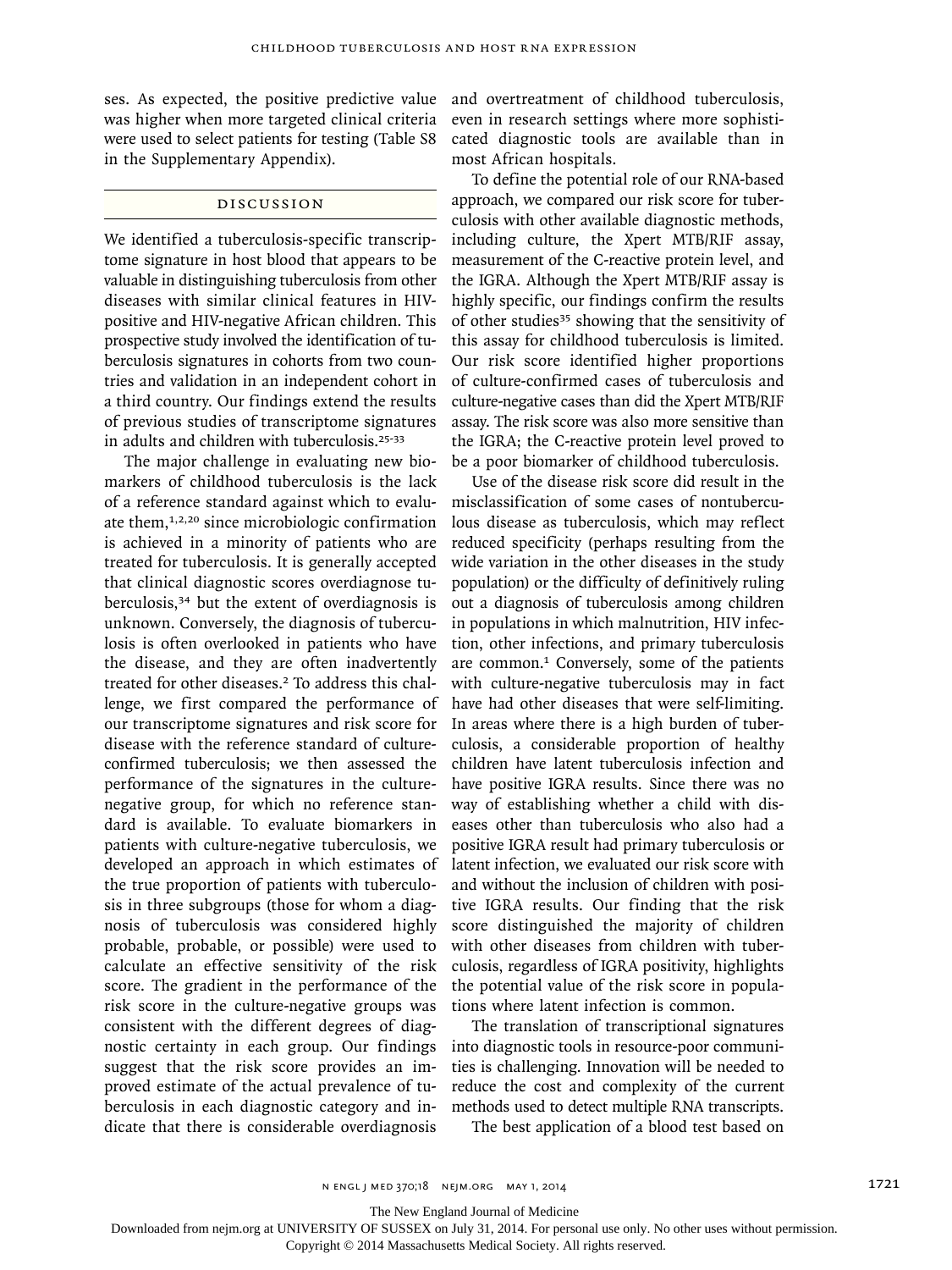our risk score and transcriptional signatures in clinical practice requires further study. The fact that the negative predictive value of the risk score is higher than its positive predictive value suggests that the score may be more useful for ruling out tuberculosis than for confirming the diagnosis. The development of a test based on this risk score for tuberculosis could improve the diagnosis and surveillance of childhood tuberculosis in areas with a high or low burden of disease.

Supported by a grant from the European Union Action for Diseases of Poverty Program (Sante–2006–105-061), a Malawi– Liverpool–Wellcome Trust Clinical Research Program Core Grant, United Kingdom (084679–Z–08–Z, to Dr. Heyderman), and additional grants from the Wellcome Trust (084323 and 088316, to Dr. Wilkinson; 081835, to Dr. Scott; and 081697, to Dr. Brent); the study also made use of infrastructure and staff at the Wellcome Trust–supported programs in Blantyre, Malawi, and Kilifi, Kenya, the University of Cape Town (084323, 077092), the Imperial College Wellcome Trust Centre for Clinical Tropical Medicine, and the Imperial College Wellcome Trust Centre for Global Health Research.

The authors report that some of the work has been submitted as a patent application by Imperial College Innovations. No other potential conflict of interest relevant to this article was reported. Disclosure forms provided by the authors are available with the full text of this article at NEJM.org.

We thank the patients who participated in the study and Dr. Hajara Elbusaidy (provincial tuberculosis and leprosy coordinator, Coast Province, Kenya) for her support of the study.

#### **appendix**

The authors' affiliations are as follows: Brighton and Sussex Medical School, University of Sussex, Brighton (S.T.A., C.M.B., F.K.), Section of Paediatrics and Wellcome Trust Centre for Clinical Tropical Medicine, Division of Infectious Diseases, Department of Medicine (M.K., A.J.B., V.J.W., M.S.H., P.R.L., R.J.W., M.L.), and the Department of Genomics of Common Disease, School of Public Health (M.K., L.J.C.), Imperial College London, and the Departments of Infectious Disease Epidemiology (A.C.C., N.F.) and Immunology and Infection (H.M.D.), London School of Hygiene and Tropical Medicine, London, Nuffield Division of Clinical Laboratory Sciences, University of Oxford, Oxford (A.J.B.), and the Institute of Infection and Global Health, University of Liverpool (N.F.), and Liverpool School of Tropical Medicine (R.S.H.), Liverpool — all in the United Kingdom; Malawi–Liverpool–Wellcome Trust Clinical Research Programme, University of Malawi College of Medicine (S.T.A., C.M.B., G.C., R.M., R.S.H.), and Department of Pediatrics, Queen Elizabeth Central Hospital (G.C., R.M.), Blantyre, and the Karonga Prevention Study, Chilumba, Karonga District (A.C.C., N.F.) — all in Malawi; Kenya Medical Research Institute–Wellcome Trust Research Programme, Kilifi (A.J.B., J.A.G.S.), and the Department of Paediatrics, Coast Provincial General Hospital, Mombasa (H.T.) — both in Kenya; Infectious Disease, Genome Institute of Singapore, Singapore (M.L.H., L.L.); the Department of Infectious Diseases, Leiden University Medical Center, Leiden, the Netherlands (T.H.M.O.); Red Cross War Memorial Children's Hospital (S.P., V.P., B.E.) and Institute of Infectious Disease and Molecular Medicine (R.J.W.), University of Cape Town, Cape Town, South Africa; and the Institute for Molecular Bioscience, University of Queensland, St. Lucia, Australia (L.J.C.).

#### **References**

**1.** Perez-Velez CM, Marais BJ. Tuberculosis in children. N Engl J Med 2012;367:348-61. **2.** Global tuberculosis report 2012. Geneva: World Health Organization, 2012.

**3.** Zar HJ, Connell TG, Nicol M. Diagnosis of pulmonary tuberculosis in children: new advances. Expert Rev Anti Infect Ther 2010;8:277-88.

**4.** Marais BJ, Gie RP, Obihara CC, Hesseling AC, Schaaf HS, Beyers N. Well defined symptoms are of value in the diagnosis of childhood pulmonary tuberculosis. Arch Dis Child 2005;90:1162-5.

**5.** Hatherill M, Hanslo M, Hawkridge T, et al. Structured approaches for the screening and diagnosis of childhood tuberculosis in a high prevalence region of South Africa. Bull World Health Organ 2010;88: 312-20.

**6.** Hesseling AC, Schaaf HS, Gie RP, Starke JR, Beyers N. A critical review of diagnostic approaches used in the diagnosis of childhood tuberculosis. Int J Tuberc Lung Dis 2002;6:1038-45.

**7.** Pearce EC, Woodward JF, Nyandiko WM, Vreeman RC, Ayaya SO. A systematic review of clinical diagnostic systems used in the diagnosis of tuberculosis in children. AIDS Res Treat 2012;2012:401896. **8.** Cuevas LE, Petrucci R, Swaminathan S. Tuberculosis diagnostics for children

in high-burden countries: what is available and what is needed. Paediatr Int Child Health 2012;32:Suppl 2:S30-S37.

**9.** Drobac PC, Shin SS, Huamani P, et al. Risk factors for in-hospital mortality among children with tuberculosis: the 25-year experience in Peru. Pediatrics 2012;130(2): e373-e379.

**10.** Chintu C, Mudenda V, Lucas S, et al. Lung diseases at necropsy in African children dying from respiratory illnesses: a descriptive necropsy study. Lancet 2002; 360:985-90.

**11.** Zar HJ, Hanslo D, Apolles P, Swingler G, Hussey G. Induced sputum versus gastric lavage for microbiological confirmation of pulmonary tuberculosis in infants and young children: a prospective study. Lancet 2005;365:130-4. [Erratum, Lancet 2005;365:1926.]

**12.** Swingler GH, du Toit G, Andronikou S, van der Merwe L, Zar HJ. Diagnostic accuracy of chest radiography in detecting mediastinal lymphadenopathy in suspected pulmonary tuberculosis. Arch Dis Child 2005;90:1153-6.

**13.** Machingaidze S, Wiysonge CS, Gonzalez-Angulo Y, et al. The utility of an interferon gamma release assay for diagnosis of latent tuberculosis infection and disease in children: a systematic review and meta-analysis. Pediatr Infect Dis J 2011; 30:694-700.

**14.** Mandalakas AM, Detjen AK, Hesseling AC, Benedetti A, Menzies D. Interferongamma release assays and childhood tuberculosis: systematic review and metaanalysis. Int J Tuberc Lung Dis 2011;15: 1018-32.

**15.** Eamranond P, Jaramillo E. Tuberculosis in children: reassessing the need for improved diagnosis in global control strategies. Int J Tuberc Lung Dis 2001;5: 594-603.

**16.** Graham SM, Marais BJ, Gie RP. Clinical features and index of suspicion of tuberculosis in children. In: Schaaf HS, Zumla A, eds. Tuberculosis: a comprehensive reference. Philadelphia: Saunders Elsevier, 2009:154-63.

**17.** Kampmann B, Whittaker E, Williams A, et al. Interferon-gamma release assays do not identify more children with active tuberculosis than the tuberculin skin test. Eur Respir J 2009;33:1374-82.

**18.** Brent AJ. Childhood TB surveillance: bridging the knowledge gap to inform policy. J Trop Med 2012;2012:865436.

**19.** Hatherill M, Verver S, Mahomed H. Consensus statement on diagnostic end points for infant tuberculosis vaccine trials. Clin Infect Dis 2012;54:493-501.

1722 **n engl j med 370;18 n engl j med 370**;18 nejm.org may 1, 2014

The New England Journal of Medicine

Downloaded from nejm.org at UNIVERSITY OF SUSSEX on July 31, 2014. For personal use only. No other uses without permission.